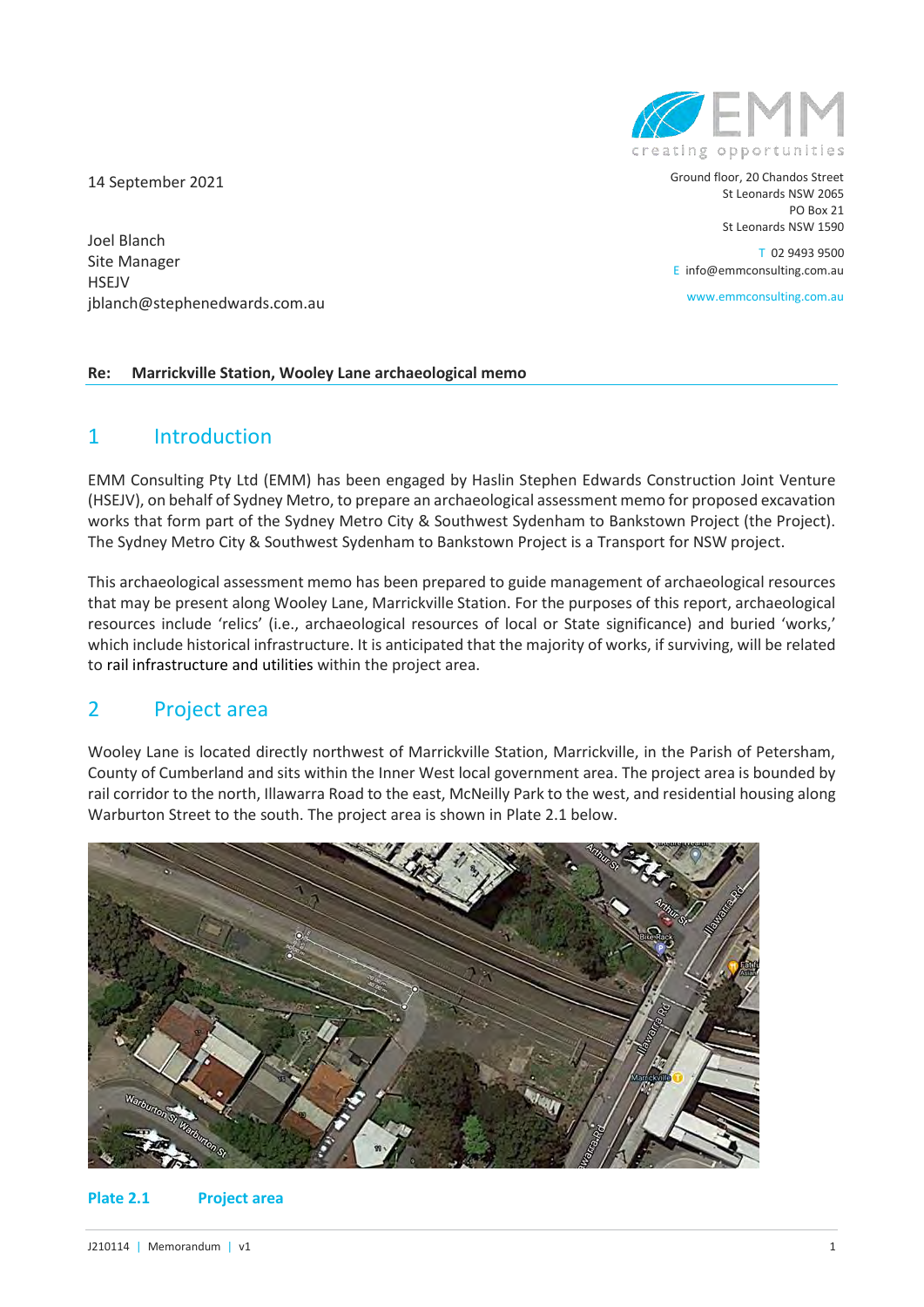# 3 Project works

HSEJV proposes to excavate area of approximately 30 m x 5 m on Wooley Lane, Marrickville Station.

# 4 Archaeological phases and potential

Artefact Heritage prepared an *Historical Archaeological Assessment and Research Design* (AARD) in 2019 (2019, pp.136-140), which identified four historical phases for the Marrickville Station Catchment. Non-Aboriginal archaeological potential and significance were determined for each phase.

Wooley Lane marks the western boundary of the AARD Marrickville Station Catchment. The eastern edge of the project area is within the Catchment boundary and the remaining area of excavation in is in close proximity to the Station Catchment. Therefore, the Wooley Lane excavation works have been assessed to have potential impacts to State and locally significant archaeological resources associated with the four previously identified historical phases of the site.

Sections 4.1-4.4 include a summary of each phase as well as a statement of archaeological potential which includes the types of evidence that can be expected to reflect the activities of each phase.

### 4.1 Phase 1 (1788–1850s)

The project area is within the 700 acres (283.3 ha) granted to Thomas Moore in 1803 (Plate 4.1) (Artefact Heritage 2019, p.24). Moore had been granted 479 acres (193.8 ha) adjoining Gumbramorra Swamp in 1799, and by 1807 was one of the most prominent landowners in the area, holding 1,920 acres (777 ha) known as *Douglas Farm* (Artefact Heritage 2019, p.24). The land was partially cleared of timber, some of which may have been used by Moore in his capacity as the Master Boat Builder at Port Jackson. Maize and wheat crops were established also (Artefact Heritage 2019, p.24).

The farm was sold to Dr Robert Wardell in 1830 (Artefact Heritage 2019, p.24). Wardell's estate covered the large area from Parramatta Road to the Cooks River and was used for farming as well as running deer for sport hunting (Artefact Heritage 2019, p.24). After Wardell's death in 1834 his land was divided among his sisters and from the 1840s was subject to subdivision. The subdivided land around Marrickville was turned into smaller farms, dairy farms, and market gardens (Artefact Heritage 2019, p.25).

The archaeological potential for Phase 1 within the project area is **low to nil**. It is unlikely that remnants of significant structures are present in the study area as the homesteads of Moore and Wardell were located elsewhere on their property. The project area's location near a creek means it is possible that evidence of more ephemeral farm structures, such as fences or huts, or farming activity may have been present. The construction of the railway in the 1890s however, is likely to have heavily disturbed potential resources related to this phase. Although unlikely, potential archaeological evidence for Phase 1 could include:

- features associated with land clearance eg tree boles;
- post holes;
- drains; and
- isolated artefacts.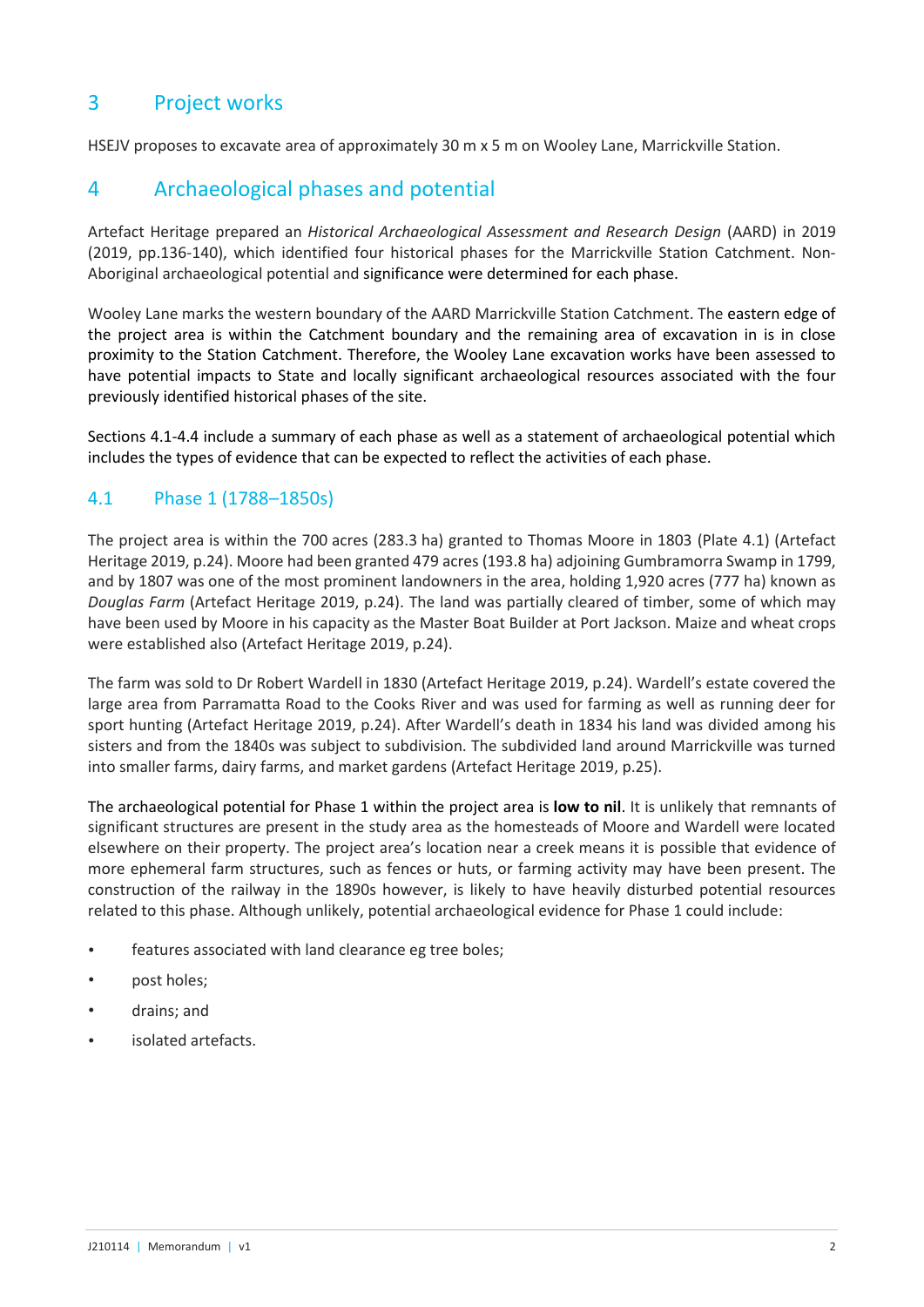## 4.2 Phase 2 (1850s–1890s)

The Village of Marrickville was established in 1855 after the subdivision of on Thomas Chalder's 60-acre (24 ha) Marrickville Estate (Artefact Heritage 2019, p.25). The village streetscape was surveyed in the area bounded by Illawarra Road, Chapel Street, Fitzroy Street, and Sydenham Road and municipal buildings were soon under construction (Artefact Heritage 2019, p.25).

Small farms, large estates and market gardens continued to dominate the region during the mid-nineteenth century. In the late nineteenth century, however, market gardens began to be converted to brick pits, and large estates and small farms were demolished to make way for industry and worker housing (Artefact Heritage 2019, p.25-26). Other industries established around Marrickville during this period include wool and steel mills, metal operations and, later, automotive factories. There is no documented evidence of industrial activity or residential development in the project area during this phase.

The archaeological potential for Phase 2 within the project area is **low to nil**. Land use within the project area is not clear for this period. It is likely the area remained farmland. Alternatively, unknown industrial activities, such as brick manufacture, may have occurred in the vicinity of the project area, as a water source is present. Although unlikely, potential archaeological evidence for Phase 2 may include:

- post holes;
- paved surfaces;
- culverts associated with former creek;
- drains:
- isolated artefacts: and
- industrial activities.

### 4.3 Phase 3 (1890s–1920s)

Marrickville Station was constructed between 1894 and 1895, as part of the first phase of the Bankstown line. The streetscape in the vicinity of the project area was surveyed and subdivided during this phase and lots were gazetted for sale from 1907 (Plate 4.2). The project area is within the rail corridor, north of Lots 10- 12 of the 1907 subdivision. Small early twentieth century brick cottages are extant on Lots 10 and 11 and an aerial photograph from 1943 (Plate 4.3) illustrates that historically Lot 12 did have a had a cottage similar to its neighbours. The irregularly shaped yards of these lots were separated from the rail corridor by a creek which may have been diverted by drains and culverts during station works in this phase or at a later stage. This assumption is based on the discovery of a brick culvert dated to this phase, that was later enclosed in concrete, the flows of which have been diverted into a concrete drain that runs parallel to the back of the residential yards.

The archaeological potential for Phase 3 within the project area is **moderate**. The construction and upgrades of Marrickville Station, Bankstown line and land subdivision created the current landscape around the project area. Moreover, the presence of the overhead gantry and no longer extant creek indicates works associated with the trainline have occurred in this area of the rail corridor. Potential archaeological evidence for Phase 3 may include:

- rails and timber sleepers;
- rail infrastructure;
- utility services; and
- infilled creek bed.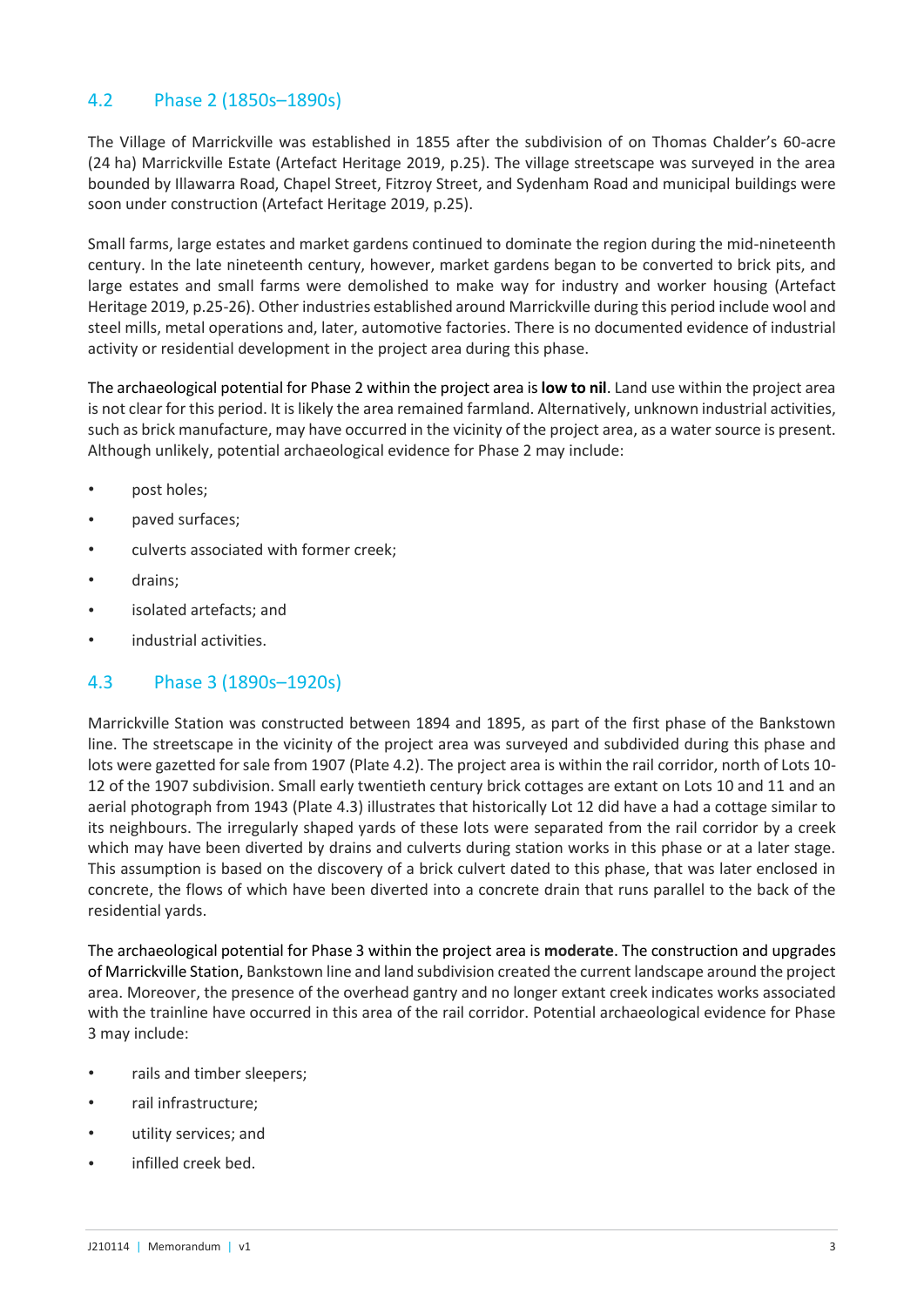## 4.4 Phase 4 (1930s–present)

During the Inter-War period, Marrickville experienced substantial industrial growth and urban development. A 1943 aerial photograph of Marrickville shows the area surrounding Wooley Street dominated by residential buildings. The residences north of the project area also underwent a number of changes during this period.

It is unclear if subsurface structures or the creek line were present in the project area during this phase as the rail corridor embankment was largely overgrown with scrub and trees within aerial imagery from between 1943 and the 1980s. While it is very likely that a brick culvert was present during this time, it is unclear if the creek it was draining into had been modified. The rail corridor embankment appears to have been cleared of overgrowth and trees between 1975 and 1982. A clear vehicle path is visible leading from Wooley Lane into the rail corridor from this time, and gravel is introduced by 1994, suggesting increasing use of the area by rail authorities.

The archaeological potential for Phase 4 within the project area is **moderate,** depending on the depth of project excavation. The project area was cleared of scrub and gravel road base laid down within the rail corridor. Potential archaeological evidence for Phase 4 could include:

• remains of rail infrastructure and/or utility upgrades; and



utility services.

**Plate 4.1 Detail of undated Parish of Petersham County of Cumberland plan, possibly dating to around 1850. The approximate location of the project area is marked in red (Source: HLRV)**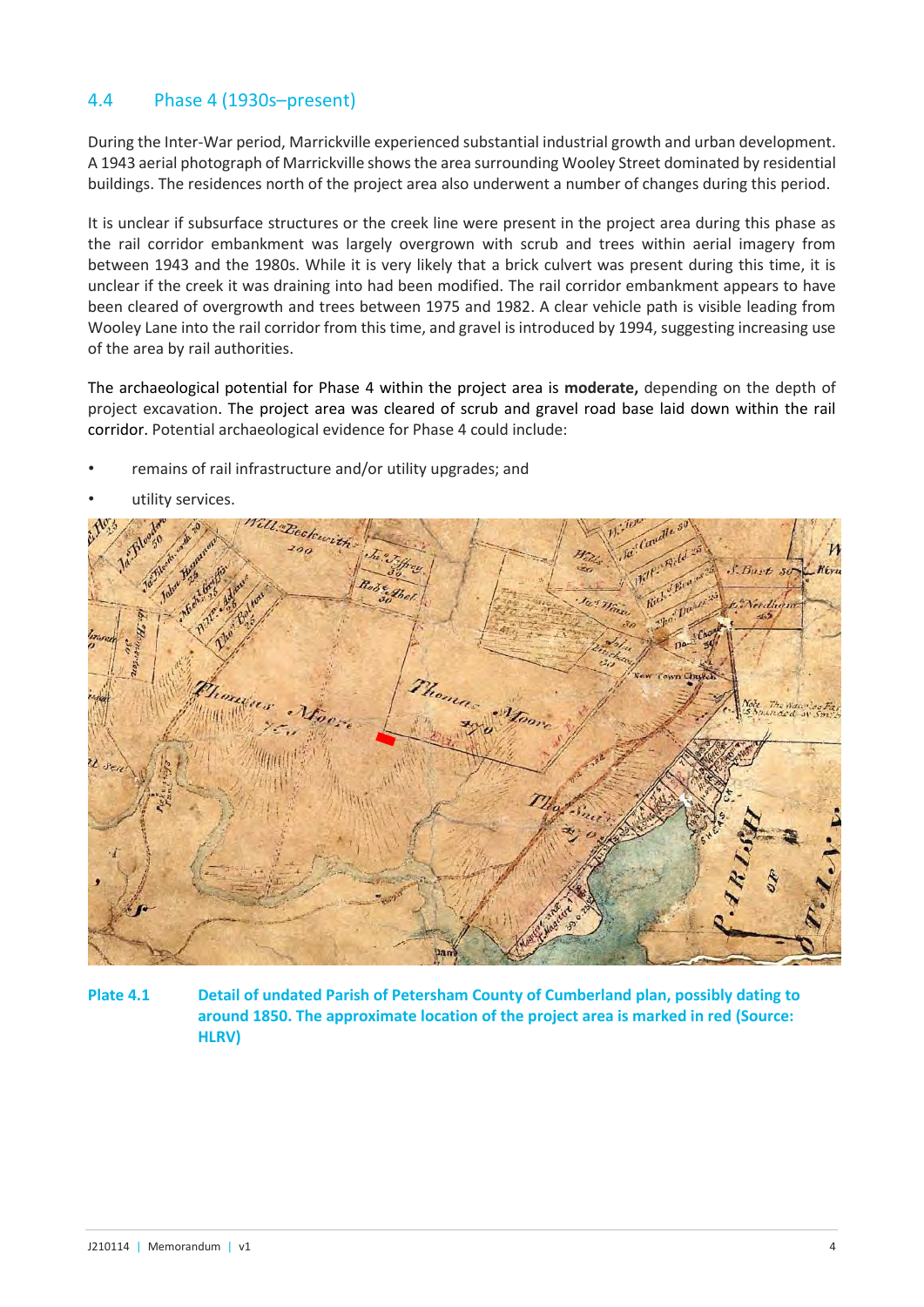

**Plate 4.2 Detail of 1907 Marrickville Station Estate subdivision advertisement- Arthur St, Illawarra Rd, Schweble St, Warburton St, Greenbank St. (Source: State Library of NSW SP/M9/157).**



**Plate 4.3 1943 aerial photograph of the project area. Illawarra road to the right of the image. Approximate location of project area in white (Source: Sixmaps)**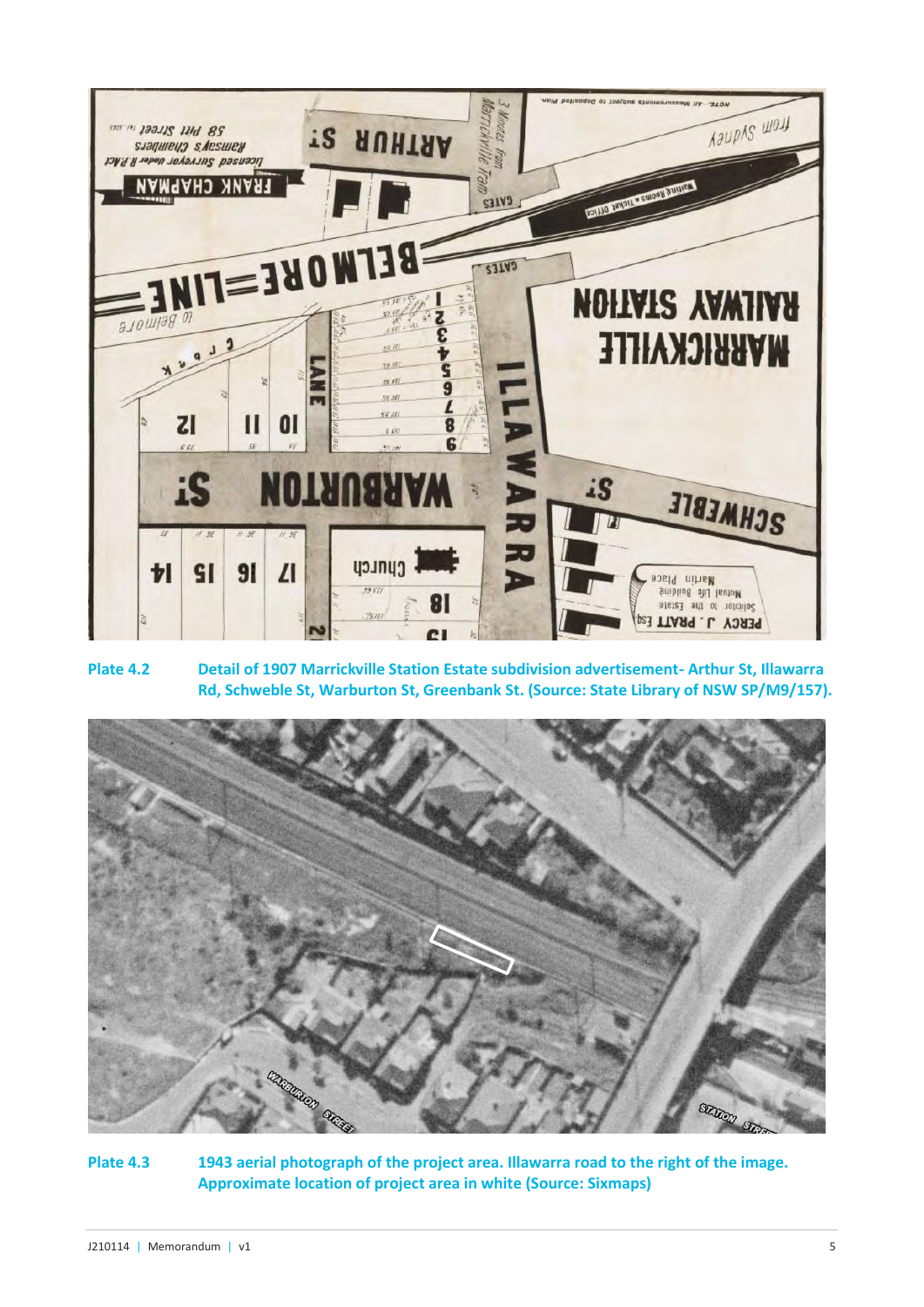# 5 Heritage significance

## 5.1 The significance framework

In NSW, historical value is ascribed to buildings, places, archaeological sites, and landscapes modified in the Australian historical period for purposes other than traditional Aboriginal use. The assessment of heritage significance is based on the Burra Charter (Australia ICOMOS 2013) and further expanded upon in *Assessing Heritage Significance* (NSW Heritage Manual Heritage Office 2001). The heritage manual lists seven criteria to identify and assess heritage values that apply when considering if an item is of state or local heritage significance, which are set out in Table 5.1. The result of the assessments of significance may determine that an individual component does not meet the threshold for local or State significance as an individual item, but that it does contribute to the significance of the cultural landscape.

The criteria against which heritage significance have been assessed are reproduced in Table 5.1. The assessment of archaeological resources is hypothetical as their existence as intact and substantial sites is predicted.

| <b>Criterion</b> | <b>Explanation</b>                                                                                                                                                                                        |
|------------------|-----------------------------------------------------------------------------------------------------------------------------------------------------------------------------------------------------------|
| a)               | An item is important in the course or pattern of NSW's (or the local area's) cultural or natural history (Historical<br>Significance).                                                                    |
| b)               | An item has strong or special association with the life or works of a person, or group of persons of importance in NSW's<br>(or the local area's) cultural or natural history (Associative Significance). |
| c)               | An item is important in demonstrating aesthetic characteristics and/or a high degree of creative or technical<br>achievement in NSW (or the local area) (Aesthetic Significance).                         |
| d)               | An item has a strong or special association with a particular community or cultural group in NSW (or the local area)<br>for social, cultural or spiritual reasons (Social Significance).                  |
| e)               | An item has the potential to yield information that will contribute to an understanding of NSW's (or the local area's)<br>cultural or natural history (Research Significance).                            |
| f)               | An item possesses uncommon, rare or endangered aspects of NSW's (or the local area's) cultural or natural history<br>(Rarity).                                                                            |
| g)               | An item is important in demonstrating the principal characteristics of a class of NSW's (or the local area's) cultural or<br>natural places or environments (Representativeness).                         |
| Source:          | Assessing heritage significance (NSW Heritage Office 2001, p.9).                                                                                                                                          |

#### **Table 5.1 NSW heritage assessment criteria**

Marrickville Station is identified as an item of state heritage significance on the State Heritage Register (Marrickville Station Group SHI 01186). The Marrickville Station Group is significant as part of the Sydenham to Bankstown Line and the intact platforms and nineteenth and early twentieth century buildings are acknowledged to have aesthetic significance.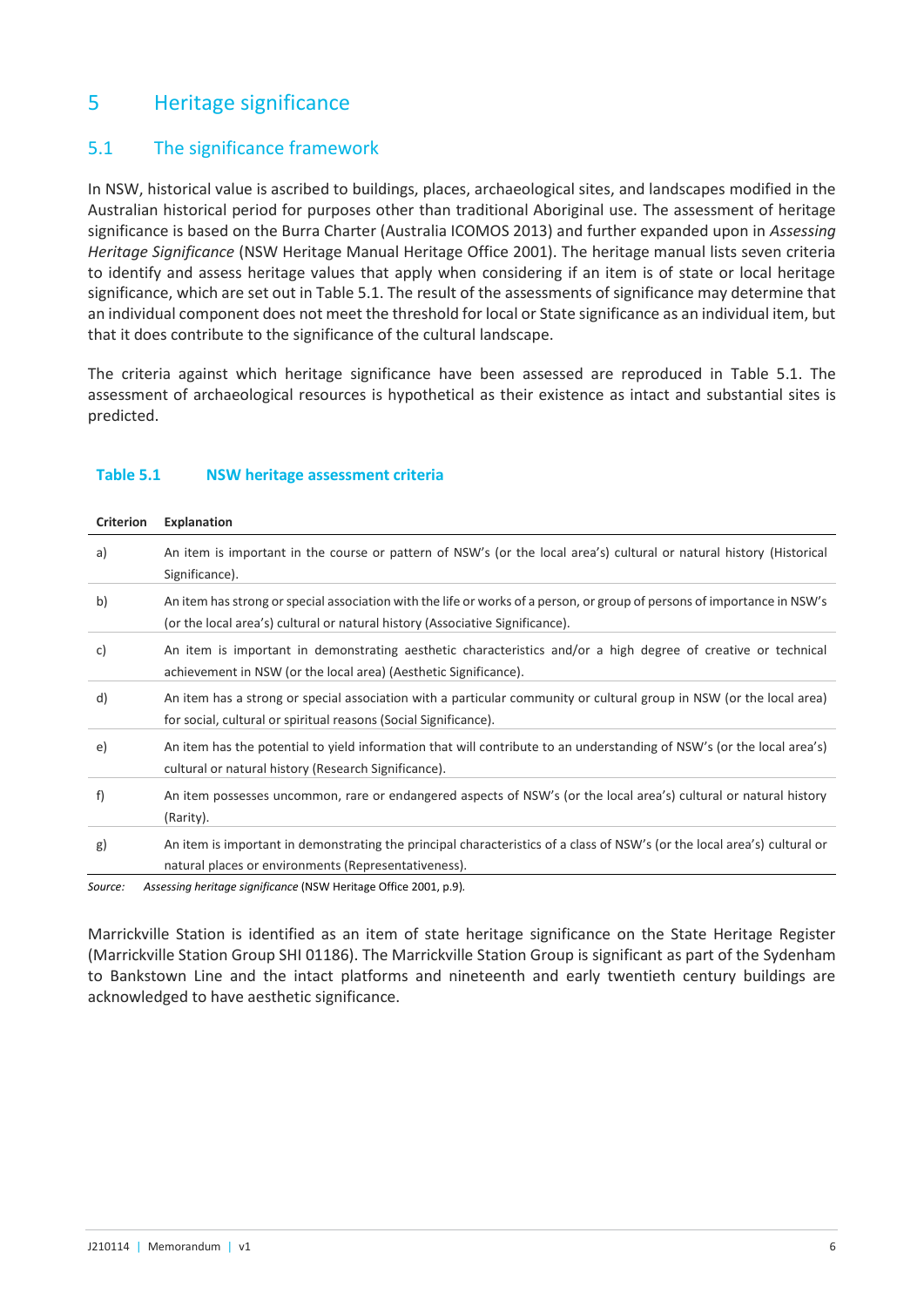# 5.2 Assessment of the project area footprint

#### **Table 5.2 Assessment of significance**

| The Wooley Lane excavation area is located within the original property holdings of the early<br>a) Historical<br>Marrickville landholders of Thomas Moore and Dr Robert Wardell. The area was subject to<br>subdivision and formed part of the urban development of Marrickville as an outer suburb of Sydney<br>over the later nineteenth and twentieth centuries.<br>The potential archaeological resources within the Wooley Lane area have connections to the early<br>period of Suburban railway development in Sydney.<br>While these resources are not considered relics, they are works that may possess local significance in<br>their association with Marrickville Station.<br>The potential archaeological remains of Phase 3 are associated with the development of the<br>b) Associative<br>Sydenham to Bankstown Line.<br>While these resources are not considered relics, they are works that may possess local significance in<br>their association with Marrickville Station and the Sydenham to Bankstown Line.<br>Archaeological resources within the Wooley Lane excavation area are unlikely to meet the threshold<br>c) Aesthetic<br>for local significance under this criterion.<br>Archaeological resources within the Wooley Lane excavation area are unlikely to meet the threshold<br>d) Social<br>for local significance under this criterion.<br>The potential archaeological remains associated with the late nineteenth and early twentieth century<br>e) Research<br>rail infrastructure would contribute to additional information not readily available through historical<br>sources.<br>While these resources are not considered relics, they are works that may possess local significance in | <b>Criterion</b> | <b>Assessment</b>                                                               |
|--------------------------------------------------------------------------------------------------------------------------------------------------------------------------------------------------------------------------------------------------------------------------------------------------------------------------------------------------------------------------------------------------------------------------------------------------------------------------------------------------------------------------------------------------------------------------------------------------------------------------------------------------------------------------------------------------------------------------------------------------------------------------------------------------------------------------------------------------------------------------------------------------------------------------------------------------------------------------------------------------------------------------------------------------------------------------------------------------------------------------------------------------------------------------------------------------------------------------------------------------------------------------------------------------------------------------------------------------------------------------------------------------------------------------------------------------------------------------------------------------------------------------------------------------------------------------------------------------------------------------------------------------------------------------------------------------------------------------------------|------------------|---------------------------------------------------------------------------------|
|                                                                                                                                                                                                                                                                                                                                                                                                                                                                                                                                                                                                                                                                                                                                                                                                                                                                                                                                                                                                                                                                                                                                                                                                                                                                                                                                                                                                                                                                                                                                                                                                                                                                                                                                      |                  |                                                                                 |
|                                                                                                                                                                                                                                                                                                                                                                                                                                                                                                                                                                                                                                                                                                                                                                                                                                                                                                                                                                                                                                                                                                                                                                                                                                                                                                                                                                                                                                                                                                                                                                                                                                                                                                                                      |                  |                                                                                 |
|                                                                                                                                                                                                                                                                                                                                                                                                                                                                                                                                                                                                                                                                                                                                                                                                                                                                                                                                                                                                                                                                                                                                                                                                                                                                                                                                                                                                                                                                                                                                                                                                                                                                                                                                      |                  |                                                                                 |
|                                                                                                                                                                                                                                                                                                                                                                                                                                                                                                                                                                                                                                                                                                                                                                                                                                                                                                                                                                                                                                                                                                                                                                                                                                                                                                                                                                                                                                                                                                                                                                                                                                                                                                                                      |                  |                                                                                 |
|                                                                                                                                                                                                                                                                                                                                                                                                                                                                                                                                                                                                                                                                                                                                                                                                                                                                                                                                                                                                                                                                                                                                                                                                                                                                                                                                                                                                                                                                                                                                                                                                                                                                                                                                      |                  |                                                                                 |
|                                                                                                                                                                                                                                                                                                                                                                                                                                                                                                                                                                                                                                                                                                                                                                                                                                                                                                                                                                                                                                                                                                                                                                                                                                                                                                                                                                                                                                                                                                                                                                                                                                                                                                                                      |                  |                                                                                 |
|                                                                                                                                                                                                                                                                                                                                                                                                                                                                                                                                                                                                                                                                                                                                                                                                                                                                                                                                                                                                                                                                                                                                                                                                                                                                                                                                                                                                                                                                                                                                                                                                                                                                                                                                      |                  |                                                                                 |
|                                                                                                                                                                                                                                                                                                                                                                                                                                                                                                                                                                                                                                                                                                                                                                                                                                                                                                                                                                                                                                                                                                                                                                                                                                                                                                                                                                                                                                                                                                                                                                                                                                                                                                                                      |                  |                                                                                 |
|                                                                                                                                                                                                                                                                                                                                                                                                                                                                                                                                                                                                                                                                                                                                                                                                                                                                                                                                                                                                                                                                                                                                                                                                                                                                                                                                                                                                                                                                                                                                                                                                                                                                                                                                      |                  | their association with Marrickville Station and the Sydenham to Bankstown Line. |
| Archaeological resources within the Wooley Lane excavation area are unlikely to meet the threshold<br>f) Rarity<br>for local significance under this criterion.                                                                                                                                                                                                                                                                                                                                                                                                                                                                                                                                                                                                                                                                                                                                                                                                                                                                                                                                                                                                                                                                                                                                                                                                                                                                                                                                                                                                                                                                                                                                                                      |                  |                                                                                 |
| Potential archaeological remains on the site are representative of landscape changes and railway<br>g) Representativeness<br>corridors in the development of Sydney and Marrickville.                                                                                                                                                                                                                                                                                                                                                                                                                                                                                                                                                                                                                                                                                                                                                                                                                                                                                                                                                                                                                                                                                                                                                                                                                                                                                                                                                                                                                                                                                                                                                |                  |                                                                                 |
| While these resources are not considered relics, they are works that may possess local significance in<br>their association with Marrickville Station and the Sydenham to Bankstown Line.                                                                                                                                                                                                                                                                                                                                                                                                                                                                                                                                                                                                                                                                                                                                                                                                                                                                                                                                                                                                                                                                                                                                                                                                                                                                                                                                                                                                                                                                                                                                            |                  |                                                                                 |

## 5.3 Statement of significance

The archaeological resources within the Wooley Lane excavation project area may reach the threshold for local significance in their association with the development and continued operation of Marrickville Station, and the wider Sydenham to Bankstown Line. However, their association with the railways classifies them as works, not relics.

It is unlikely that archaeological resources relating to Phases 1 and 2 would be present within the Wooley Lane excavation area. However, the project area has a moderate to high potential to hold archaeological resources associated with the late nineteenth and early twentieth century development (Phases 3 and 4) of the Sydenham to Bankstown railway line. This archaeological evidence has the potential to meet the criteria for local heritage significance.

Any archaeological resources related to the establishment and growth of the railway would be considered works and not relics as defined under the *Heritage Act 1977*.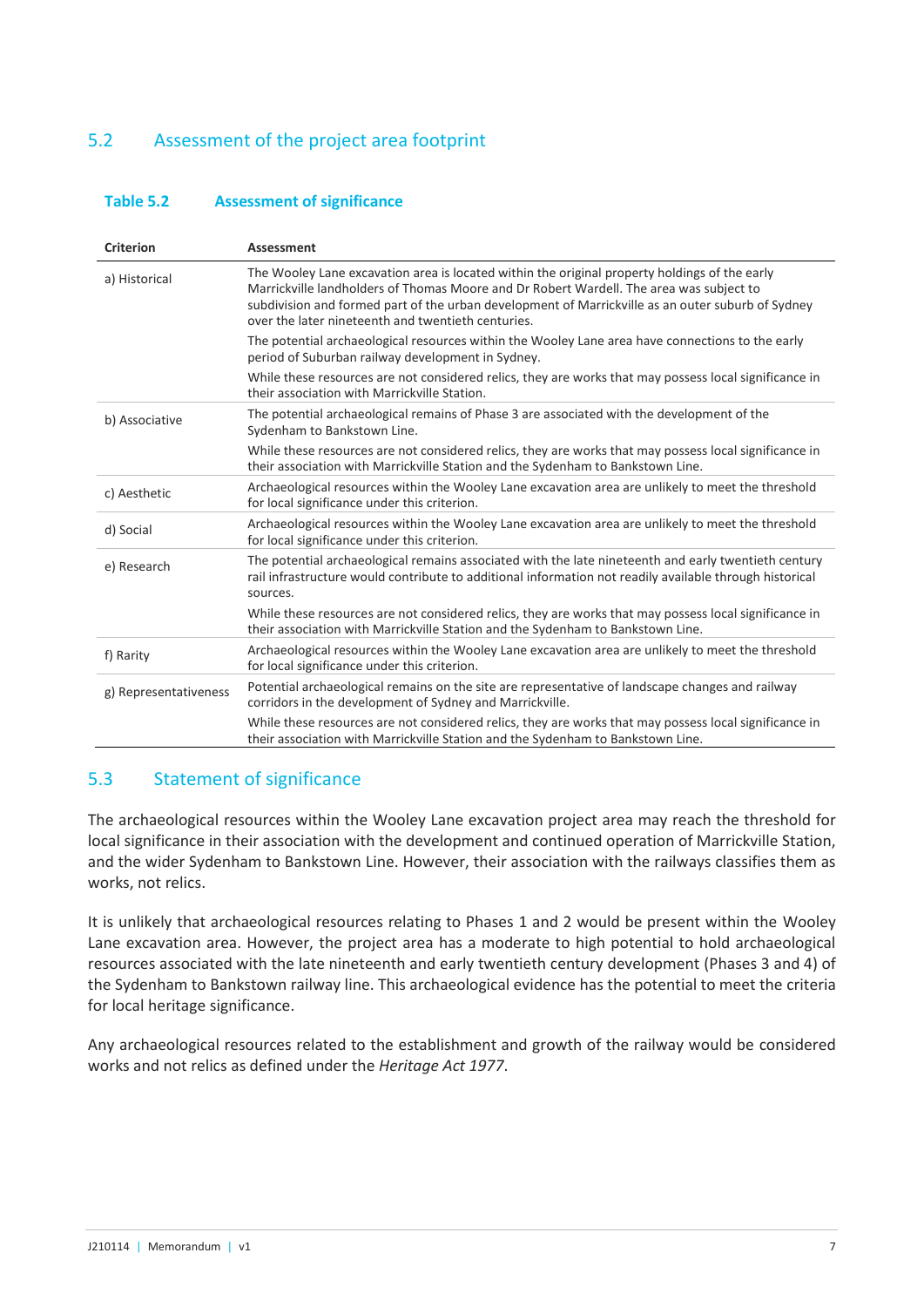# 6 Archaeological management

### 6.1 Wooley Lane Excavation Anticipated impacts

This assessment has identified moderate to high potential for locally significant archaeological resources to be present in Wooley Lane excavation area. Items associated with the early phase of railway infrastructure (Phase 3) may be affected by the work and may be exposed during the excavation operations.

Based on the analysis undertaken for this assessment, it is considered unlikely that archaeological relics will be unearthed by excavation works, however, railway infrastructure or services may be historical and should, according to the AARD (Artefact Heritage 2013), be photographed before they are removed.

#### 6.2 Recommendations

The recommended archaeological management of the Wooley Lane excavation is the implementation of the Sydney Metro unexpected finds procedure. The unexpected finds procedure prepared by Sydney Metro fulfils condition NAH14. The Sydney Metro unexpected finds procedure includes the actions required in the event that human remains, historical archaeological resources and Aboriginal objects are found.

In general, however, if any archaeological resources are encountered, or are thought to be encountered during any project activities, works in the immediate area (within a 3 m radius) will cease and the unexpected finds procedure will be put into action until works can recommence.

#### 6.2.1 Archaeological methods

The methods for works proposed to Wooley Lane Marrickville are presented in Section 4.6.1 of EMM 2021.

## 7 Conclusions

This assessment has identified the Wooley Lane excavation project area to have **moderate** potential to uncover archaeological resources associated with the early period of Marrickville Station and the Bankstown line.

It is recommended the archaeological management of the excavation works employs the Sydney Metro unexpected finds procedure.

I trust the advice provided within this assessment is sufficient, if you have any further questions, please don't hesitate to contact me.

Yours sincerely,

**Jessica Horton**  Archaeologist | Heritage Consultant

[jhorton@emmconsulting.com.au](mailto:jhorton@emmconsulting.com.au)